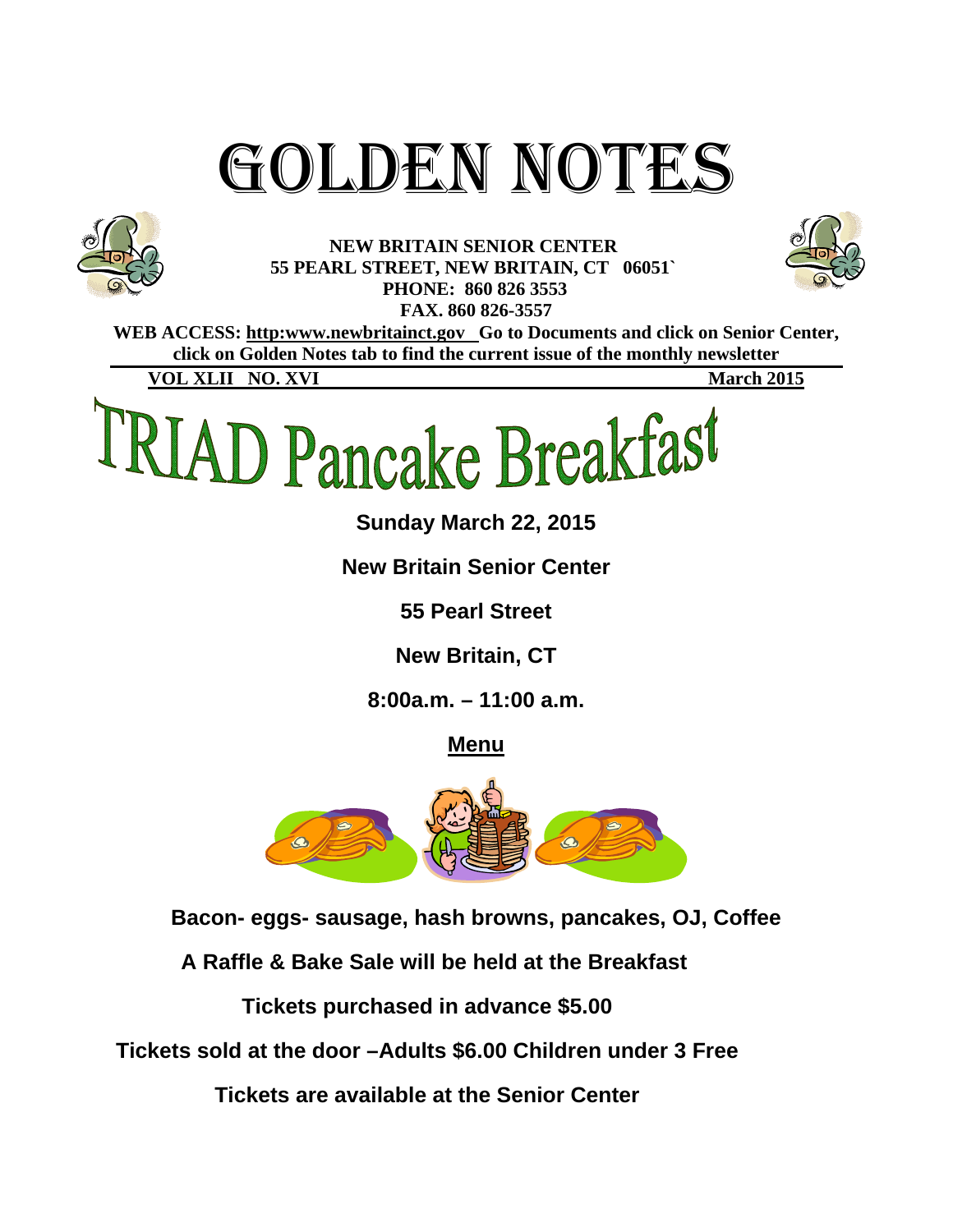

## **PROPERTY TAX RELIEF**

**The Senior Center is taking applications for the Homeowners, Additional** Veterans and Freeze Property Tax Relief Program. Persons 65 and older in the year 2014 or those persons receiving Social Security Disability

Benefits may be eligible for a discount on their property tax bills. Individuals earning less **than \$34,600 and married couples earning less than \$42,200 during 2014 should consider** applying for this benefit. Also, those persons receiving benefits under the old FREEZE **program** are eligible to maintain their property tax relief if their income, excluding Social Security, was less than \$6,000. Those persons who were enrolled in either program in past **years will receive a letter from the City Tax Assessor if they must reapply during 2015. If a** married couple wishes to apply for the benefit, it is only necessary for one of the spouses to have been over 65 years of age in 2014 to be eligible for the program.

Call the Senior Center (860) 826-3553 if you wish to make an appointment or if you have **any y questions.**

**FRIDAY A AT THE MO OVIES** 

**The m movie for Ma arch 20th wi ll be The Bl lind Side sta arring Sand dra Bullock Tim McGr raw**  and Quinton Aaron

The movie is based on the extraordinary true story of Michael Oher's journey to becoming an All-American football player. Hope you will join us for this heartwarming and emotional story.



**DANCE – DANCE – DANCE** 



Seniors; come and join us at the senior center and DANCE, DANCE, DANCE. It's too much fun and a great way to stay healthy and most of all, stay young! The senior band is so energenic in providing us with a variety of music from fox trots to tangos. The band energenic in providing us with a variety of music from fox trots to tangos. The band<br>members include Don Cagenello, Joe Donato, Sam Kimball, John Lobre, Frank Housell and John Masternak, all accomplished musicians who provide us with the best music in

**town.** 

We would love you to join us on Wednesday afternoons from 1:00 to 3:00 pm for a fun **fi lled time.**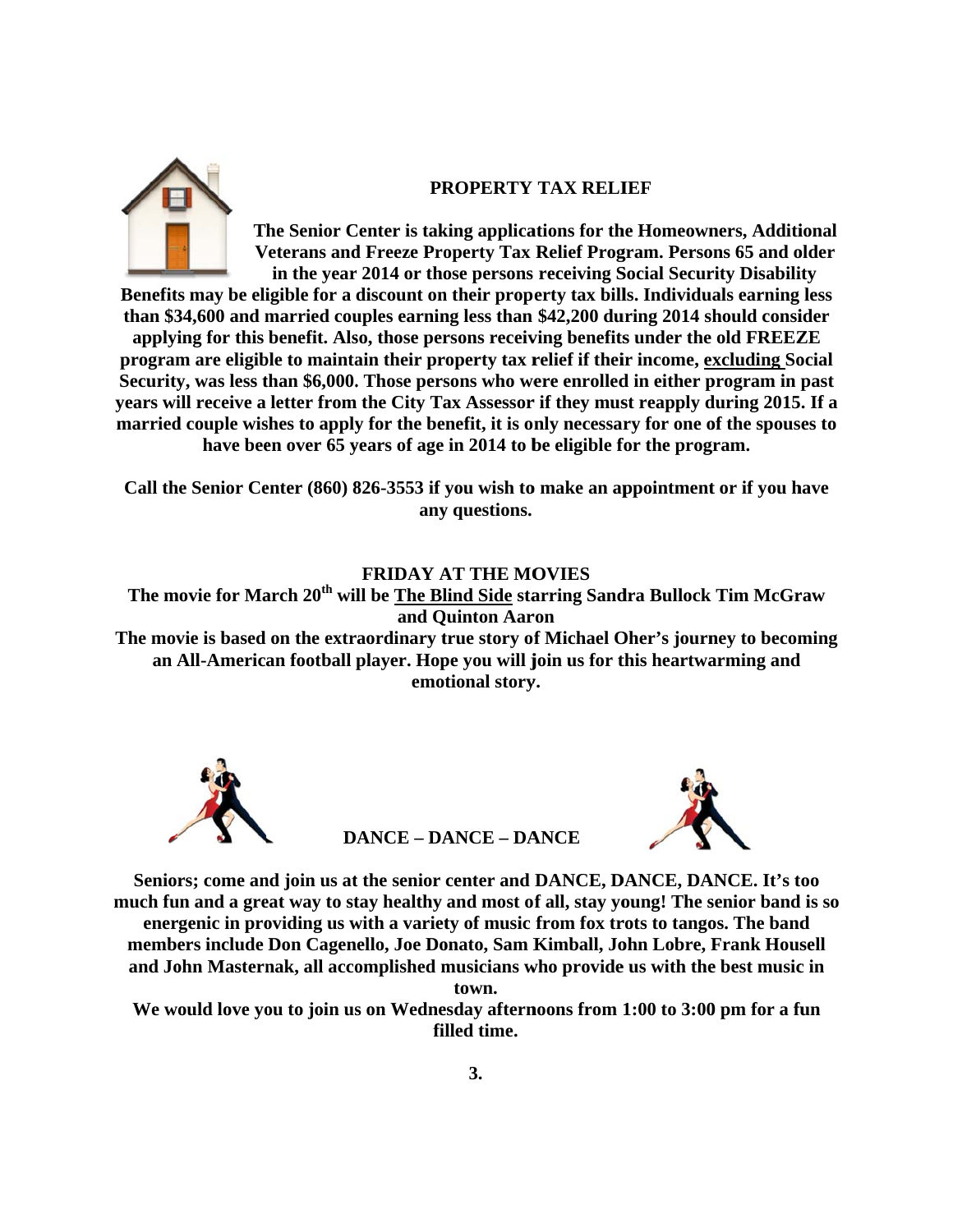**March, 2015** 

**Daily Calendar of Activities:** 

**Monday** 

**8:15 am to 11:10 am– Snack bar open 8:45 am to 9:15am. – Line Dancing Instruction for persons wishing to learn line dancing 9:15 am to 10:00 am – Art class open 9:15 am to 10:00 am – Exercise Class Senior appropriate class with Chris 10:15 am to 11:00 am – Line dancing class 12:45am to 3:00 pm - Bingo** 

**Tuesday** 

**8:15 am to 11:00 am. – Snack Bar open 8:30 am to 9 am - Line Dancing Instruction for person wishing to learn line dancing 9:00 am to 3:00 pm Income tax – Call for an appointment 9:15 am to 10:15 am – Exercise Class Senior appropriate exercise class with Chris 9:15am to 11:15 am - Ceramics Class 9:15 am to 1:30 pm – Craft group meets 10:30 am to 11:15 am – Line dancing with Chris 12:30 pm to 3:00 pm – Wii Bowling 1:00 pm to 3:30 pm – Craft group meets** 

> **Wednesday 8:15 am to 11:00 am – Snack bar open 9:00 am to 11:30 am - Card group 9:15 am to 11:30 am – Art Class open 9:15am to 11:15 am - Ceramics Class 12:45 pm to 3:00 pm – Bingo 1:00 pm to 3:00 pm – Ballroom Dancing**

**Thursday 8:15 am to 11:00 am – Snack bar open 9:00 am to 10:00 am –ZUMBA 9:15 am to 11:30 am – Craft Group meets 1:00 pm to 3:30 pm – Pinochle Club 1:00 pm to 3:30 pm – Craft group meets** 

**Friday** 

**8:15 am to 11:00 am – Snack bar open 9:00 am to 3:00 pm Income Tax – Call for an appointment 9:15 am to 11:30 am – Art class open 12:45 to 3:00 pm – Bingo 1:15 pm to 3:30 pm – Square Dancing**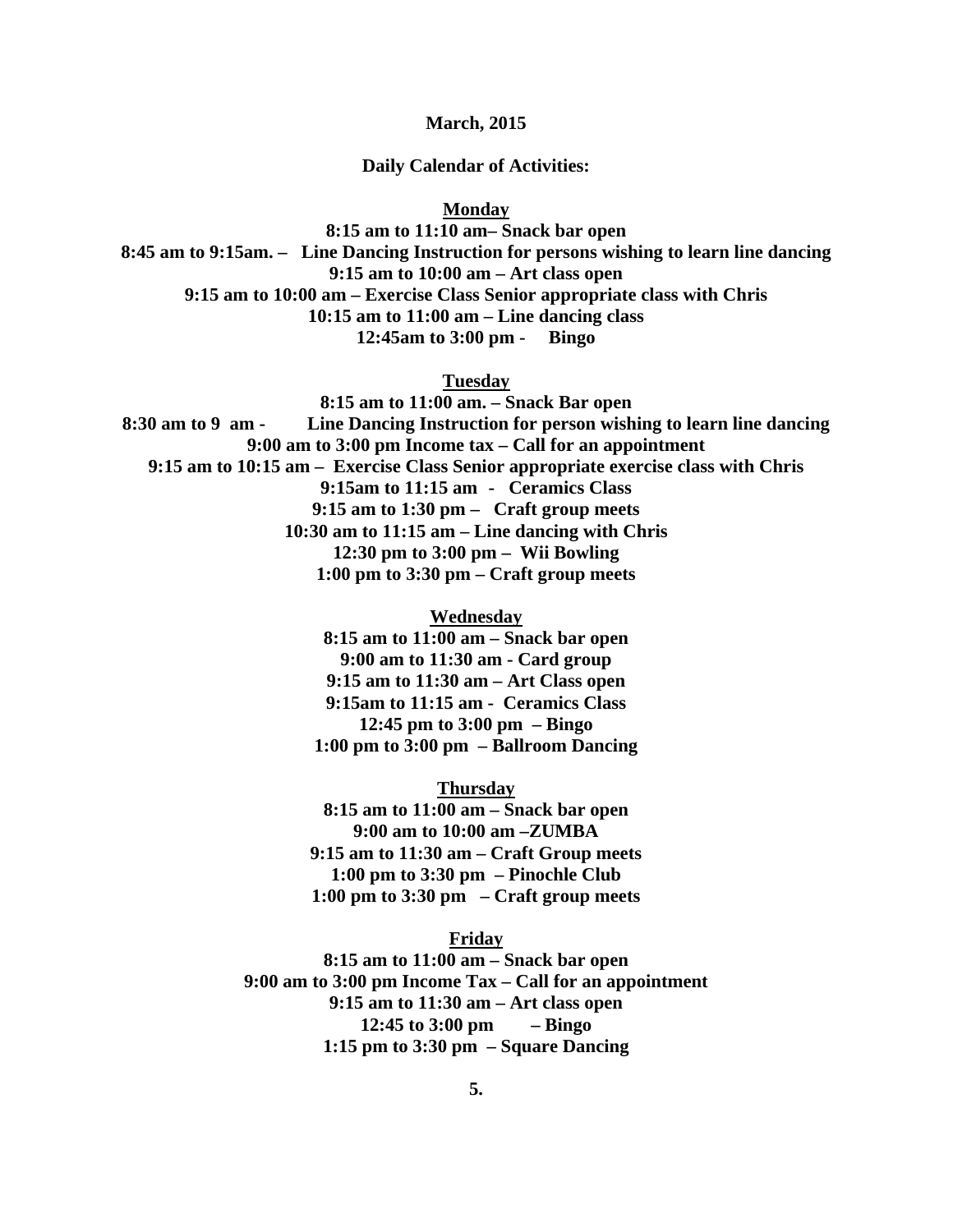## **SERVICES BY APPOINTMENT DIAL-A-RIDE**

**At least a 2-day notice is required for rides to the Senior Center, medical appointments, shopping and other destinations at any time within the month. Call 826-3555 for an appointment. There is a suggested donation of \$1.50 each way.** 

#### **MEDICARE/MEDICAL INSURANCE INFORMATION**

**Persons seeking help in filing Medicare claims or appeals, interpreting medical bills and assistance in making decisions concerning Medicare supplemental insurance can make an appointment with Senior Center staff by calling the Center at 860 826-3553. Advice on Living Wills and how to deal with advance medical directives is also available.** 

## **FROM THE NURSEING DESK**

**The New Britain Health Department will be conducting the Annual Health and Wellness**  Expo on Wednesday, April 29<sup>th</sup> during the morning hours. Remember to save the date!

**Don't forget to check out our new ZUMBA GOLD class on Thursday mornings starting at 9:00 am. Stop by and join the Zumba party with Amy on Thursdays. Persons wishing to see the nurse for any reason should call the Senior Center during the morning hours to see if a Health Department Nurse is available on the day you wish to come.** 

#### **GOLDEN NOTES SUBSCRIPTIONS**

|                                | Make checks payable to: NEW BRITAIN SENIOR CENTER |  |  |  |  |  |
|--------------------------------|---------------------------------------------------|--|--|--|--|--|
| <b>Return to: GOLDEN NOTES</b> | Annual Fee: \$6.00 non refundable                 |  |  |  |  |  |
|                                | <b>New Britain Senior Center</b>                  |  |  |  |  |  |
| <b>55 Pearl St</b>             | $\text{Cash}$ $\qquad$ $\text{Check}$ $\qquad$    |  |  |  |  |  |
|                                | <b>New Britain CT 06051</b>                       |  |  |  |  |  |
|                                | New Subscription Renewal                          |  |  |  |  |  |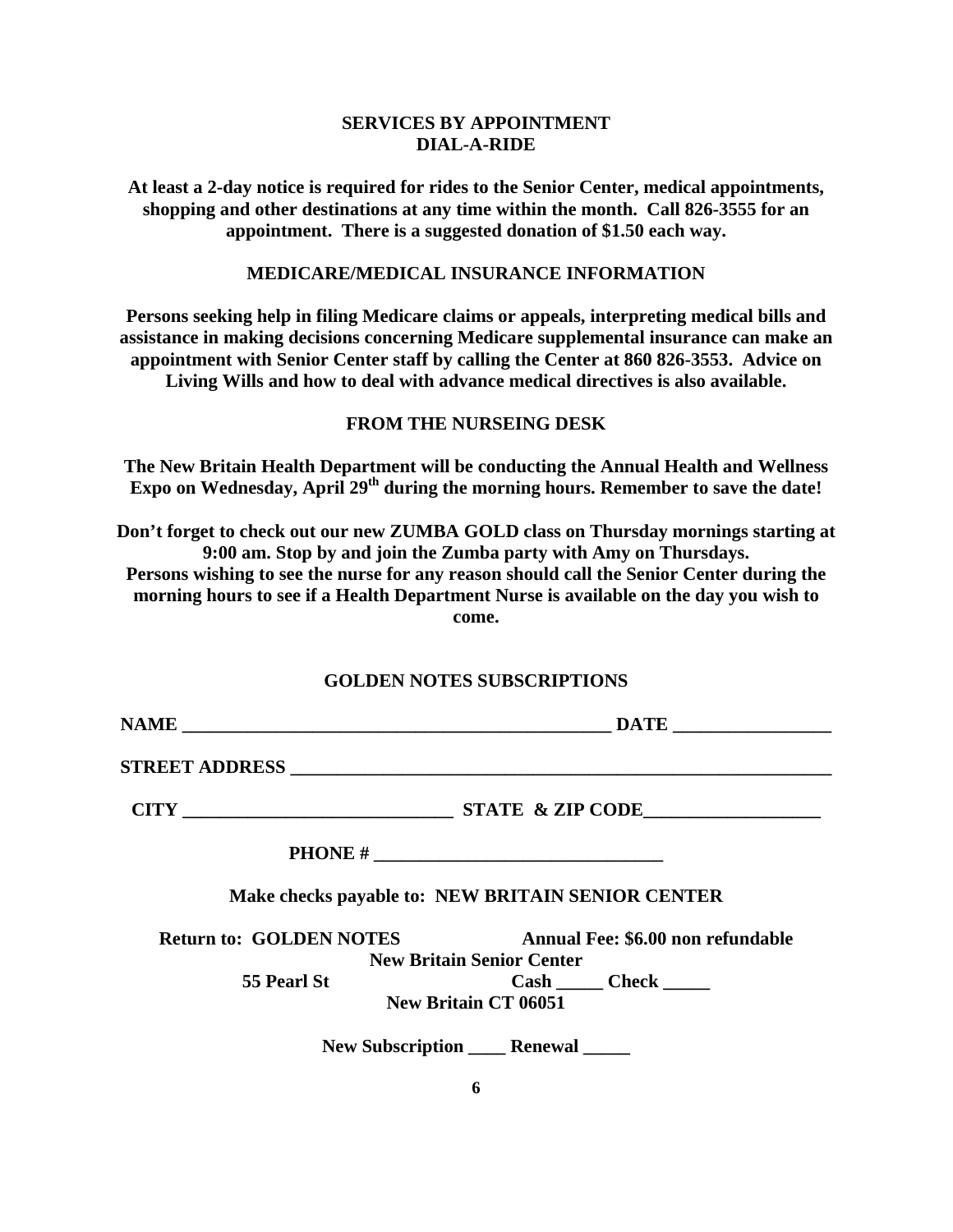**B Book Group**

The New Britain Public Library and the Senior Center's monthly book group will be meeting on Tuesday, February 17, 2015 here at the Senior Center. The book read for March 17<sup>th</sup> is Griftopia, Bubble **Machines, Vampire Squid and the Long Con that is Breaking America written n by Matt T Taibbi Future bo ook reads w will be :** 



April 21, 2015 David Copperfield written by Charles Dickens **May 19<sup>th</sup> Behind the Beautiful Forevers by Katherin Boo** Hope you will join us on the third Tuesday of each month at 1:00 PM. **June 16<sup>th</sup> Ngiao Marsh – Your Title Choice** 

**Bingo Committee Meeting** 

**There will be a special Bingo Committee Meeting held on Monday, March 9<sup>th</sup>starting at** 12:45. The purpose of this meeting is to discuss several issues that have come up recently and to establish policies that are favorable to everyone. All persons interested in attending **are e welcome.** 

#### **W WII BOWLI ING**



Wii bowling has resumed on each Tuesday at 12:30 pm and we invite all those who would like to join us to come forward for an afternoon of fun and friendly competition. It's fun and great easy exercise. All present members will be more than welcome to come and practice. See you on Tuesdays!

#### **VOLU NTEERS NEED DED TO FIGH T SCAMMERS S!**

Over 68 billion tax dollars are lost annually due to Medicare fraud, waste and abuse. The Senior Medicare Patrol (SMP) program is looking for volunteers to be trained to educate seniors how to PROTECT their personal identity, DETECT potential errors, fraud, and abuse and how to REPORT it!

The next SMP Foundation Training will be held on Thursday April 16th from 10 a.m. to 3:00 p.m. at North Central Area Agency on Aging (NCAAA), 151 New Park Ave., Hartford (near the West Hartford line). Participants for this training must complete a personal interview by 4/8 in order to attend this **training.** carol.walsh@ncaaact.org, or phone (860)724-6443 ext. 271. To learn more please visit **www.smp presource.org g and www.n ncaaact.org Contac ct Carol Walsh, Se enior Medi icare Patro Patrol Volunteer er Coordin nator,**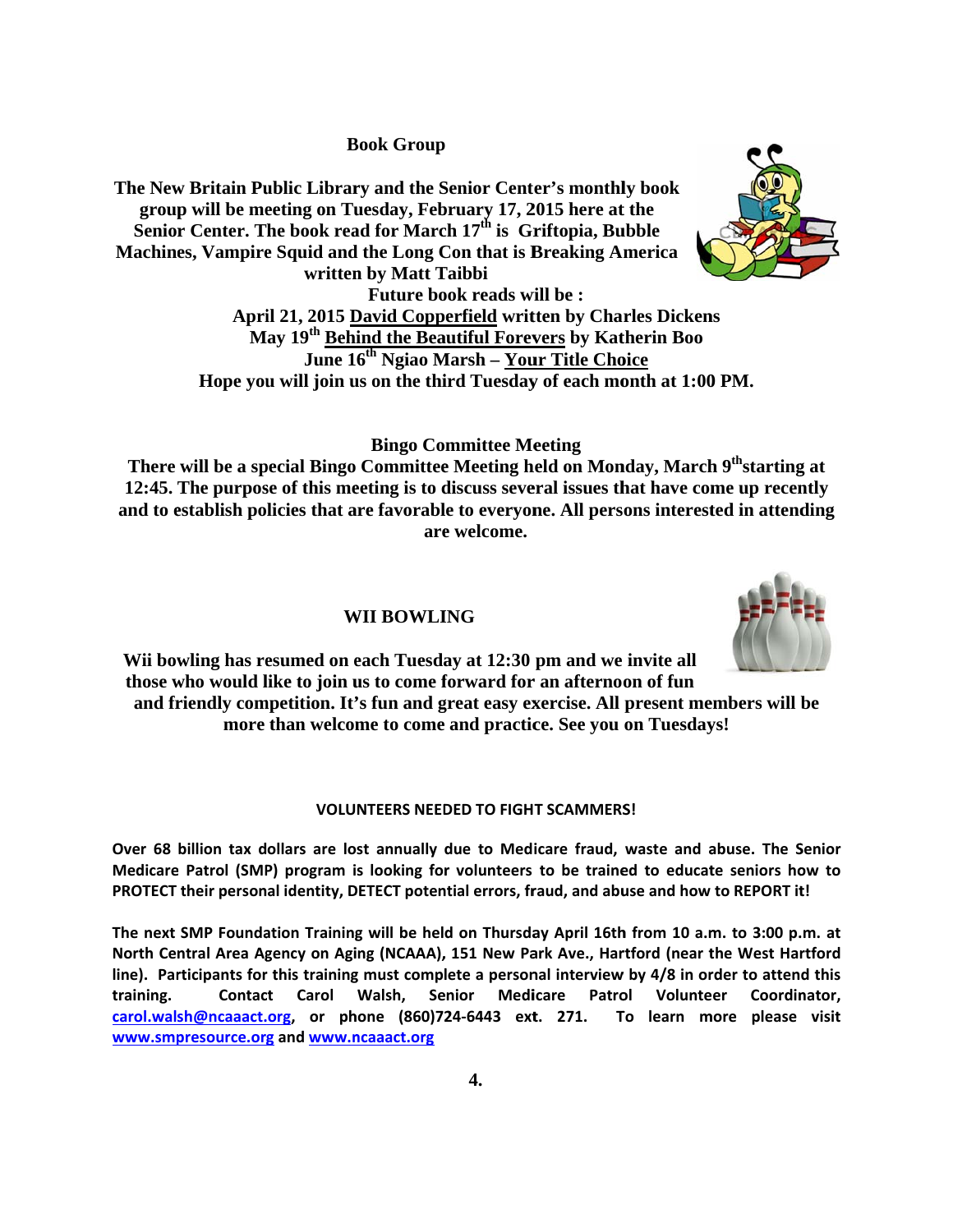# March Calendar

| ◀ February                                                           | $\sim$ March 2015 $\sim$<br>April ▶                 |                                          |                         |                 |                         |                |  |  |  |
|----------------------------------------------------------------------|-----------------------------------------------------|------------------------------------------|-------------------------|-----------------|-------------------------|----------------|--|--|--|
| Sun                                                                  | Mon                                                 | Tue                                      | Wed                     | Thu             | Fri                     | Sat            |  |  |  |
| $\overline{1}$                                                       | $\overline{2}$<br>Commission on<br>Aging<br>1:00 pm | 3                                        | $\overline{\mathbf{4}}$ | 5               | $6\phantom{1}6$         | $\overline{7}$ |  |  |  |
| 8                                                                    | 9<br>Bingo<br>Committee<br>Meeting<br>12:45 PM      | 10                                       | 11                      | $\overline{12}$ | $\overline{13}$         | 14             |  |  |  |
| 15                                                                   | 16                                                  | $\overline{17}$<br>Book Group<br>1:00 PM | 18                      | 19              | 20<br>Spring<br>Begins! | 21             |  |  |  |
| 22<br><b>TRIAD</b><br>Pancake<br><b>Breakfast</b><br>8:00 - 11:00 AM | 23<br>Wellcare<br>Bingo<br>1:00 PM                  | $\overline{24}$                          | 25                      | 26              | $\overline{27}$         | 28             |  |  |  |
| 29                                                                   | $\overline{30}$                                     | $\overline{31}$                          |                         | Notes:          |                         |                |  |  |  |

More Calendar: Apr, May, PDF Calendar